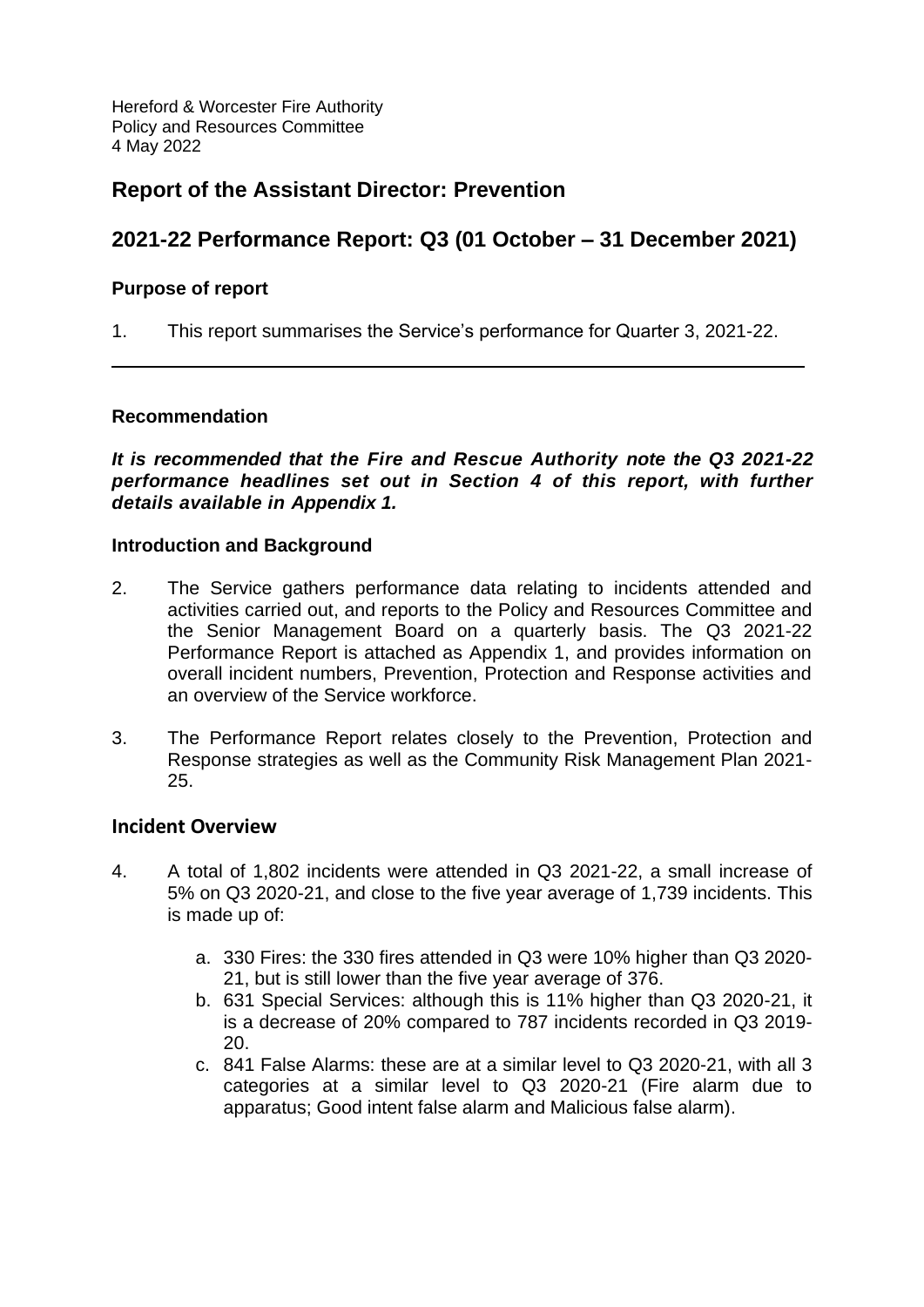## **Prevention**

5. 898 Home Fire Safety Visits (HFSV) were completed in Q3 2021-22, a 68% increase over the same period in 2020-21, which reflects the various restrictions on working arrangements in place during 2020. Out of 898 HFSVs, 482 were delivered by Prevention department (479 Technicians, 2 Senior Technicians and 1 On-Call Project) and 416 were delivered by crews (Wholetime 415, On-Call 1).

## **Protection**

- 6. With businesses restarting following the easing of lockdown restrictions, more inspections have been possible during Q3 2021-22.
- 7. The easing of restrictions has also enabled the Risk Based Inspection Programme (RBIP) to gain momentum during the quarter. 609 Technical Fire Safety (TFS) activities were carried out in comparison to 437 in Q3 2020-21; this is an increase of 39%. Out of 609 TFS activities, the Protection department delivered 605, crews (RIOPS/RIRES – Fire Safety Audit) delivered 2 and flexi duty officers (RI - Fire Safety Audit) delivered 2. Watch Commanders and Crew Commanders are also being trained to gain Level 3 Certificates in Fire Safety, which will increase capacity to carry out formal inspections from Q1 2022-23.
- 8. New building safety legislation has also been introduced, and the department is proactively contacting business leads to highlight their fire safety responsibilities and offer support and signposting to other assistance where needed.

## **Response**

#### Fires

- 9. The numbers of Primary Fires attended in Q3 2021-22 were up by 9%, and Secondary Fires were up by 31% over the same period in 2020-21. While the number of Primary Fires rose to 200, this was due to the number of Primary Building Fires increasing, while the Outdoor Fires and Vehicle Fires remained relatively constant. However, despite an increase in Primary Building Fires (141 incidents in total), only one victim went to visit hospital where an injury appeared serious. 86% of the Primary Building Fires were classified as accidental and most of them started in the kitchen area (38%). One third of these fires occurred in houses of a single occupancy. Only 5% of the Primary Building Fires (7 out of 141 incidents) involved mobilisation of five or more pumping appliances.
- 10. The most significant fire happened in a warehouse in Kidderminster where the final fire damage was estimated between 5,001 and 10,000 square metres and it took 7 days and 8 hours to close this incident. From the start of the incident to the closure a total of 128 vehicles and 55 specialist flexi-duty officers attended. Three of our bordering FRS's provided 11 appliances in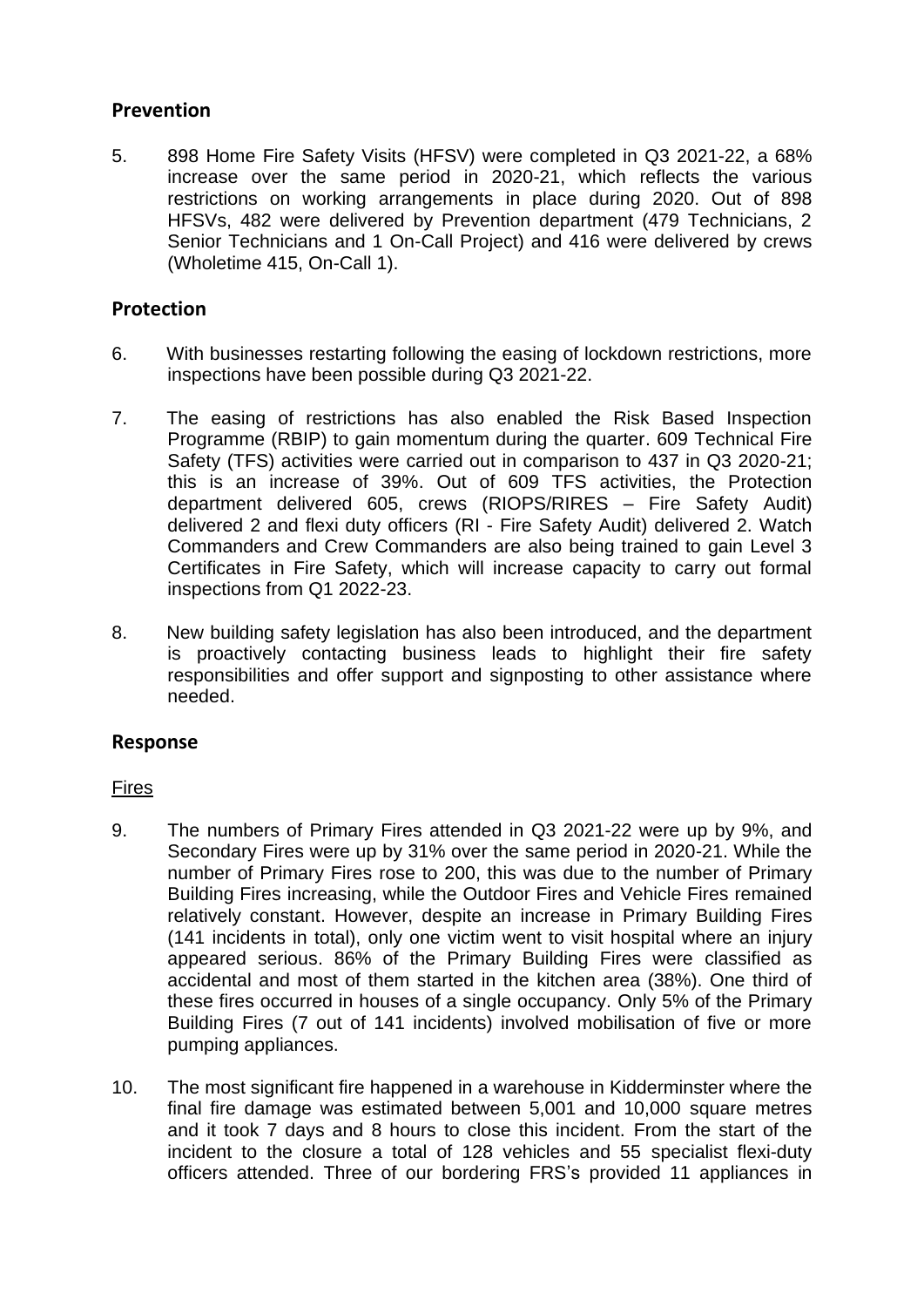support, six from Shropshire, four from West Midlands and one from Staffordshire. The Service mobilised 30 special vehicles, the Water Carriers were mobilised the most - 14 times, followed by the ICU's - seven times and the ALP's – six times. All 25 stations attended over the course of the incident.

- 11. There was a 31% increase to 109 Secondary Fires from 83 in Q3 2020-21. Although there was no identifiable pattern to cause this overall increase, in the Outdoor Structures category a cluster of deliberate incidents in Ledbury town has been identified. This is currently being followed up by the Prevention department in conjunction with local partner organisations.
- 12. No life was lost due to a fire incident during Q3 2021-22. During Q3 2020-21 there were 2 fatalities.

#### Road Traffic Collisions

- 13. In terms of Road Traffic Collisions (RTCs), there were 175 incidents during the quarter, a 10% increase compared to Q3 2020-21. Prior to the pandemic, 197 RTCs were recorded in Q3 2019-20, with an overall downward trend over the last five years.
- 14. With the increase in road use during the quarter, both fatalities and injuries in RTCs increased: there were 4 fatalities and 15 serious injuries in the RTCs attended by the Service.

#### Attendance Performance Measure

- 15. In Q3 2021-22 the Service attended 141 Primary Building Fires. The average attendance time decreased from 11 minutes 16 second recorded in Q3 2020- 21 to 10 minutes 44 seconds in Q3 2021-22. This was largely due a greater proportion of incidents attended being closer to the fire stations. In addition, there was a reduction of 18 seconds in call handling, which continues to remain within the target of 2 minutes.
- 16. Out of 141 examined Primary Building Fires, 70 incidents reported that the attendance performance measure was not met. The main reasons given were travel distance (36 incidents) and turn in time (14 incidents).

#### On Call Appliance Availability

17. The First On Call appliance availability fell to 84.46% during the quarter, down from 90.29% in the same quarter of 2020-21. Availability for all On Call appliances fell to 73.20%. However, for the first On Call appliance 64% of fire stations (16 stations) remained at over 85% availability. Ross-on-Wye continued to have the highest availability of 99.95%. Since Q3 of the previous year the main differences were Pebworth and Wyre Forest stations which dropped below 85%, while Pershore and Peterchurch stations dropped below 75%. Broadway station remained at 50% availability.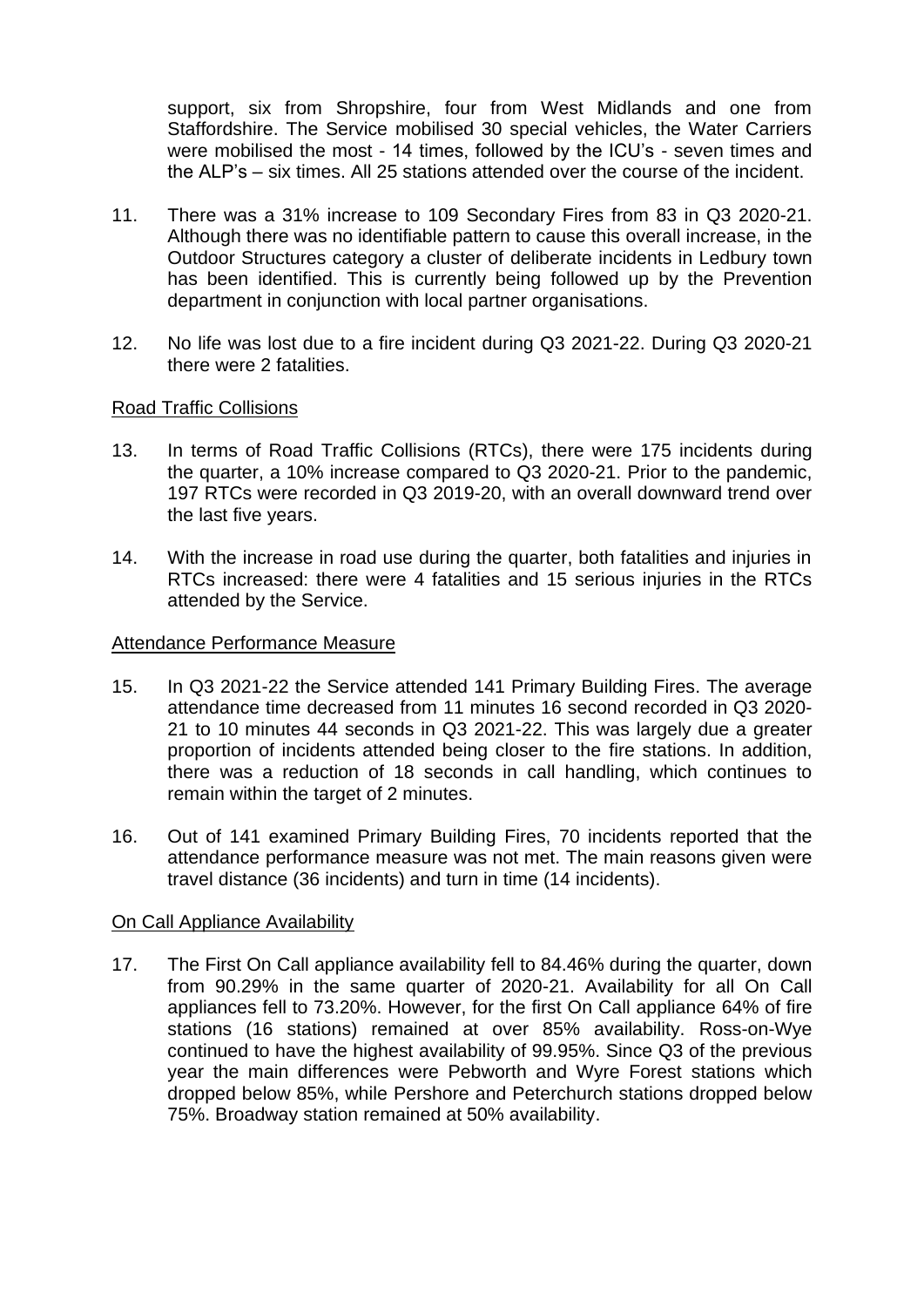# **People**

- 18. In terms of inclusion, the proportion of female employees has risen to 19% of the workforce, this is a 1% increase since Q3 2020-21. There has been no change in the ethnic minority representation in the workforce since Q3 2020- 21, and it is currently at 7%.
- 19. Overall absence due to staff sickness remained unchanged and was equal to 2 days lost per person in Q3 2021-22. Both support staff and fire control staff showed increases during the quarter, while sickness absence among wholetime decreased. In terms of the split between long and short term absence, long-term absence represents 63% of all staff sickness absence in this quarter, down from 67% in Q3 2020-21. Mental Health (Anxiety) and Respiratory (Cold/Cough/Influenza) were the most common reasons for absence in this quarter.
- 20. Staff absence figures do not include sickness related to Covid-19, which is reported separately.

#### **Conclusion/Summary**

- 21. Further information on the headlines set out above is included in Appendix 1.
- 22. The Strategic Leadership Board will continue to receive performance reports and oversight of the measures being taken to address any issues arising. Where improvements are required any necessary action will be reported to the Policy and Resources Committee.

#### **Corporate Considerations**

| <b>Resource Implications (identify)</b><br>any financial, legal, property or<br>human resources issues)                                                                          | None at present.                                                                                                                                                                       |
|----------------------------------------------------------------------------------------------------------------------------------------------------------------------------------|----------------------------------------------------------------------------------------------------------------------------------------------------------------------------------------|
| <b>Strategic Policy Links (identify</b><br>how proposals link in with current<br>priorities and policy framework<br>and if they do not, identify any<br>potential implications). | The areas included link with the Annual Service<br>Review and Annual Service Plan and the<br>strategic objectives of the Service as outlined in<br>the CRMP and three core strategies. |
| Risk Management / Health &<br>Safety (identify any risks, the<br>proposed control measures and<br>risk evaluation scores).                                                       | Relevant data is fed into the Health & Safety<br>Committee as appropriate.                                                                                                             |